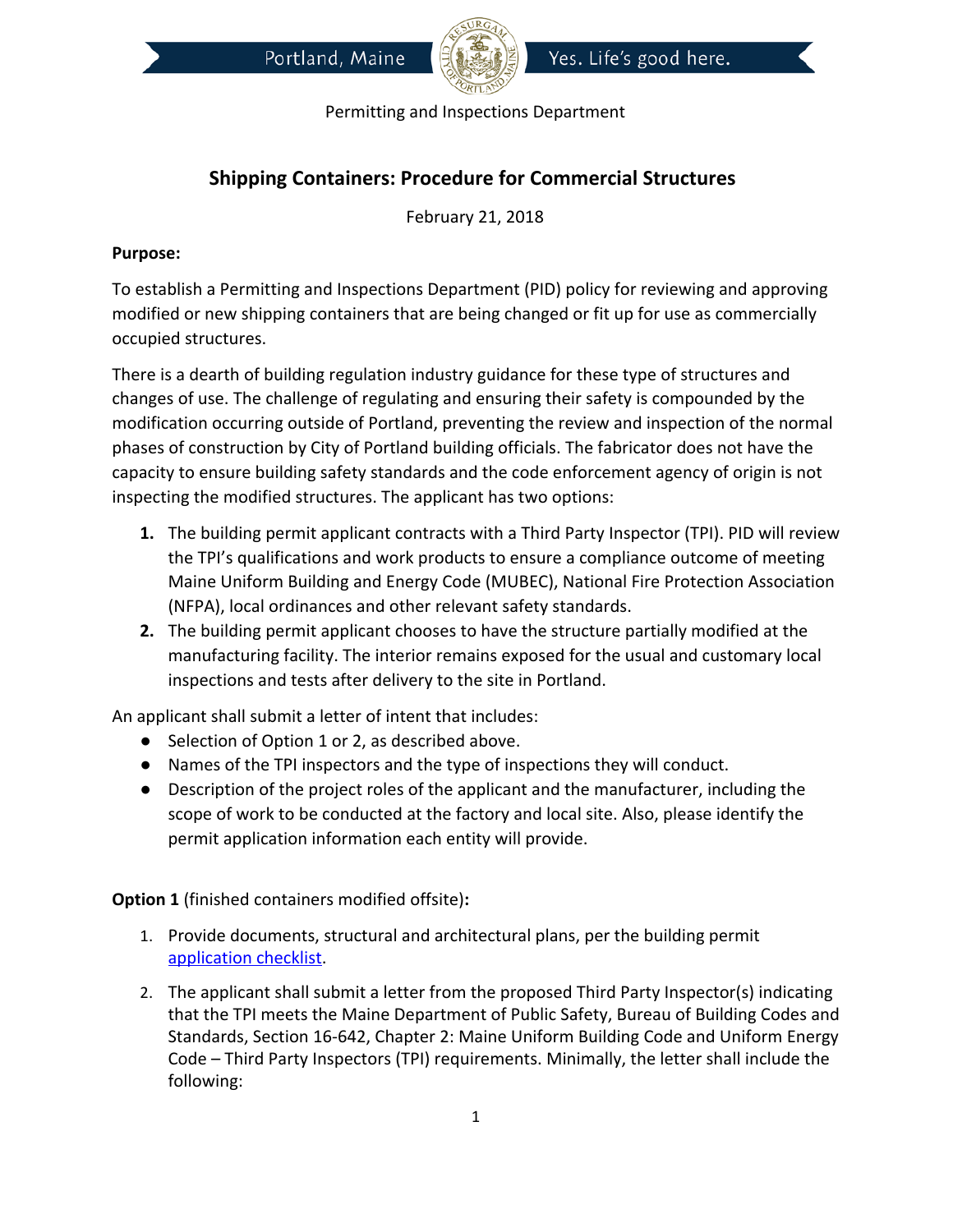



- List of relevant certifications and years of experience (include copies of certificates)
- Three professional references
- Copies of the State of Maine Third Party Inspector certificate (if applicable).
- A statement confirming that the TPI is free from conflicts of interest with the applicant, owner and others of direct financial interest for the specified project. This does not include the fee-for-service TPI payment.

The TPI must have a minimum of 5 years of experience within each building certification area to be inspected. PID will review the submitted information and determine if the selection criteria are met. PID reserves the right to reject a TPI.

- 3. The manufacturer shall provide a letter and/or documentation of the following:
	- Location of where the structure was modified to its current condition.
	- Certification that the structure, as modified, conforms to all applicable codes and standards, and adopted state laws and local ordinances.
	- Documents and plans that describe the design, assembly, and installation of the manufactured structure, including the quality assurance practices.
	- Manufacturer's certification label will be permanently affixed at the electrical panel, or in a conspicuous location, listing the company name, facility's address, date of issuance, and the applicable building code and year.
	- Letters from the licensed installers and their associated credentials for plumbing, electrical and HVAC. The installers and inspectors must be different entities and free from conflicts of interest.
- 4. Installation and connection of plumbing, electrical, and heating components performed at the local building site will be done by licensed contractors. Permit applications must be approved by the City of Portland prior to commencement of this work.
- 5. Prior to the delivery and installation of the structure, each certified TPI shall submit documentation in accordance with the Construction File and Inspection Report requirements, as specified in the Maine Department of Public Safety, Bureau of Building Codes and Standards, Section 16-642, Chapter 2: Maine Uniform Building Code and Uniform Energy Code – Third Party Inspectors document. The documentation will be reviewed and approved by PID before installation may commence.
- 6. Prior to a Certificate of Occupancy (CO) inspection, a notarized letter from the Master Electrician TPI must be submitted on business letterhead, signed and include:
	- Certification that the applicable system was installed in compliance with the adopted code year (current is ok) and all discrepancies were corrected.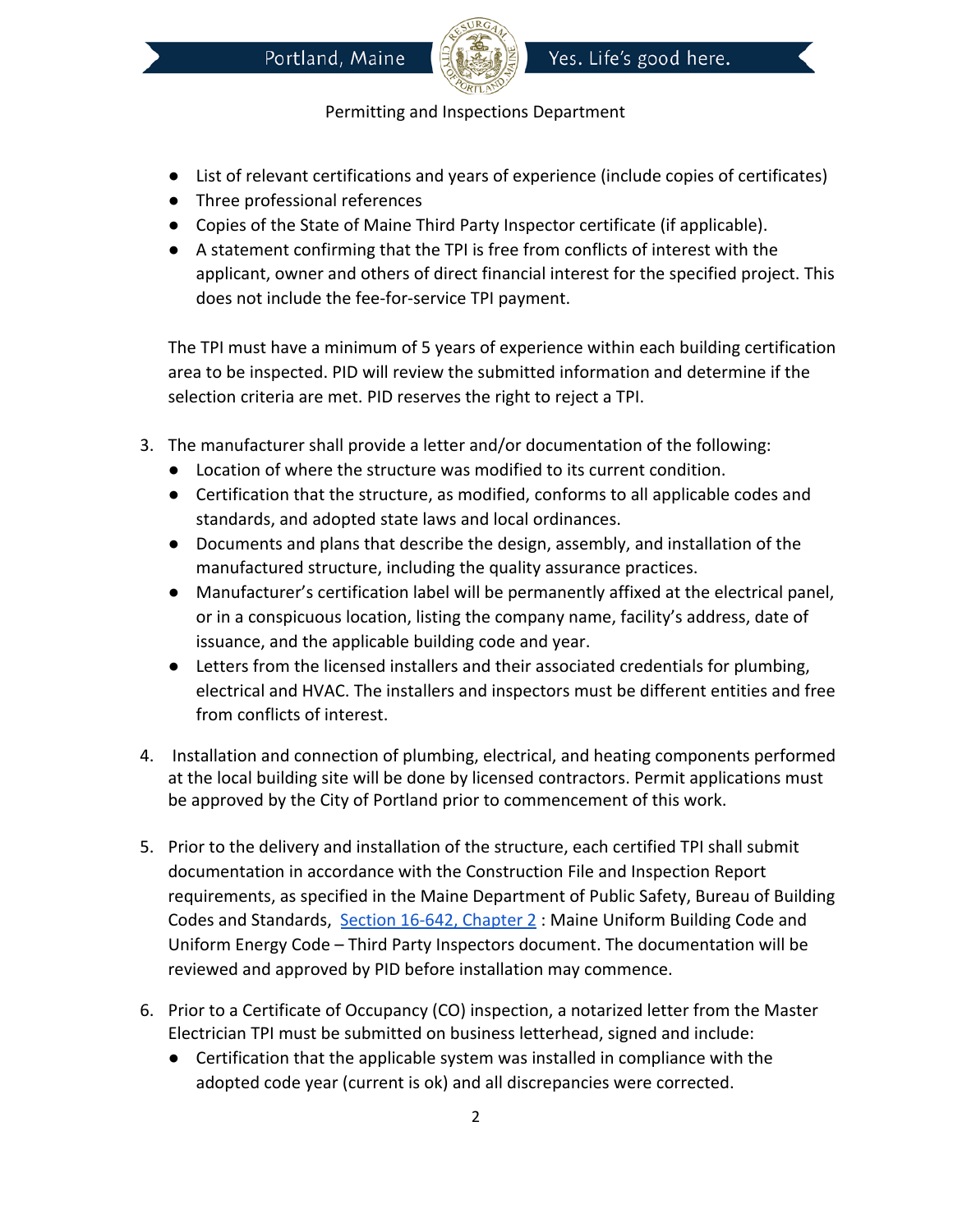

- Dimensions of the container structure, local project address, the entity contracting the work, dates and type of inspections.
- 7. Prior to a CO inspection, the TPI engineer shall submit a signed and sealed letter that confirms the modifications are in compliance with the design plans from a structural engineer.
- 8. A Certificate of Occupancy inspection by PID including:
	- Electrical and plumbing site hookup.
	- Accessible entrance.
	- Accessible bathroom.
	- All construction performed on site.
- 9. A temporary or conditional certificate of occupancy will not be granted. All requirements must be met for the issuance of a permanent certificate of occupancy.

**Option 2** (partially modified containers, finished at the local site)**:** 

- 1. Provide documents, structural and architectural plans, per the building permit [application checklist.](http://www.portlandmaine.gov/DocumentCenter/Home/View/2301) Since another entity is completing the unfinished product at the local site, it is incumbent upon that entity (or the applicant) to provide documents and plans specific to the finishes and installations.
- 2. TPI documentation and inspections, as described in Option 1, are required for modified elements not visible to Portland inspectors. The TPI shall submit construction files and inspection reports to PID, per Item #5 in Option 1, for review and acceptance, prior to the installation of the container on site.
- 3. Manufacturer letter/documentation as described in Option 1 (Item #3)
- 4. After the required site work inspections are approved, the partially modified container can be located at the property in Portland.
- 5. Licensed electrical, plumbing and HVAC contractors will submit permit applications for their respective installations and assume responsibility.
- 6. All modifications and installations will be inspected for compliance by City of Portland officials. All required corrections will be made prior to covering the work. Additional special inspections and tests may be required by a registered design professional in responsible charge, as approved by the city.